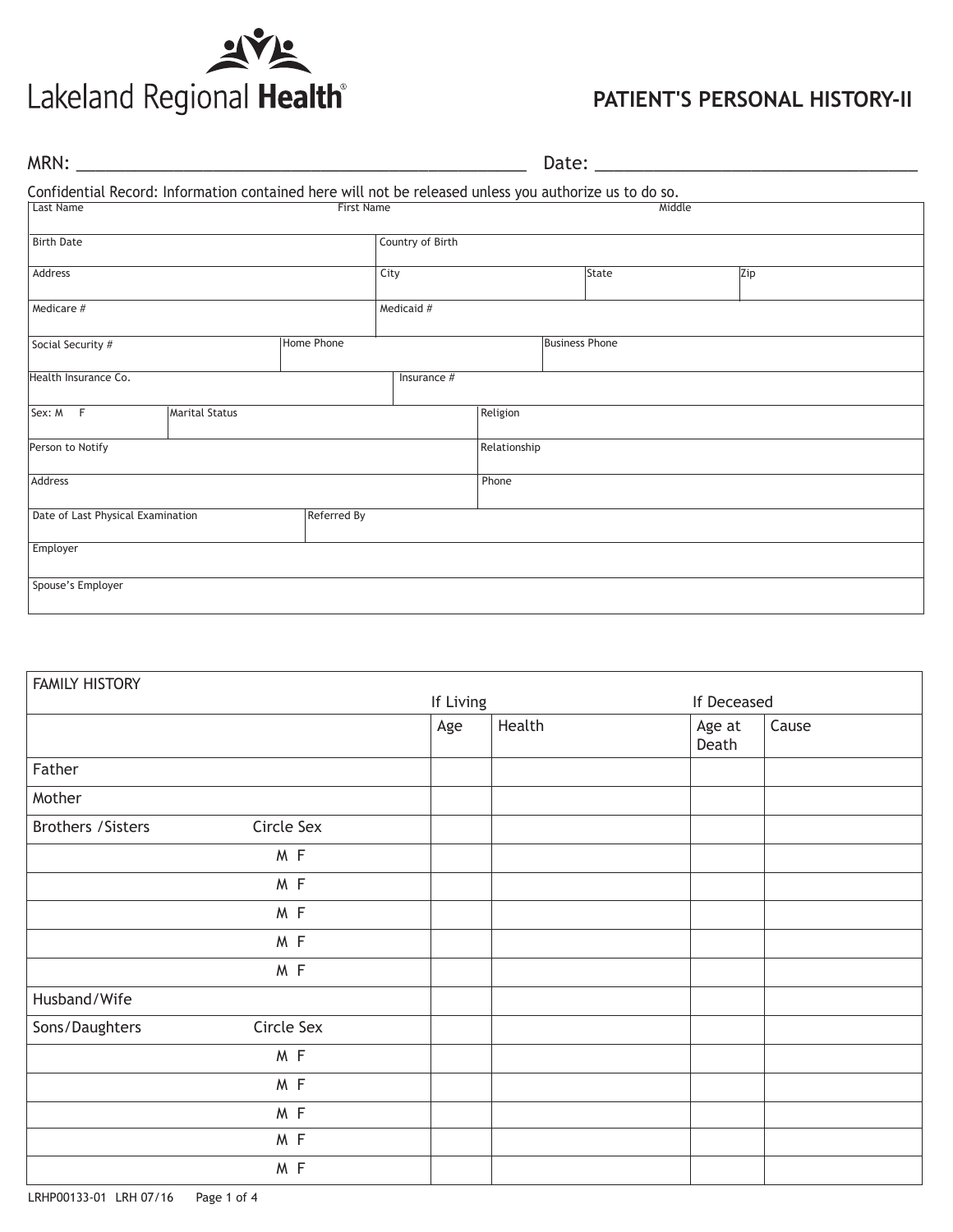# **FAMILY HISTORY**

Check if any *blood relative* has or has had any of the following and enter relationship.

|   |   |                   | Yes |   | No Rel. |
|---|---|-------------------|-----|---|---------|
| □ | □ | Migraine          |     | □ |         |
|   | □ | Asthma            |     | п |         |
| □ | □ | Hay fever         |     | п |         |
| П | □ | Emphysema         | ப   | п |         |
| П | □ | Bleeding tendency | ப   | □ |         |
| П | □ | Heart attack      |     | п |         |
|   | □ | Stomach ulcers    |     | п |         |
|   | П | Kidney disease    |     |   |         |
|   |   | Yes No Rel.       |     |   |         |

# **PAST HISTORY**

Have you had any of the following diseases?

|                          | Yes | No |                     | Yes | No |
|--------------------------|-----|----|---------------------|-----|----|
| Rheumatic fever          | п   | п  | Frequent kidney or  | П   | П  |
| Angina pectoris          | □   | □  | bladder infections  |     |    |
| Heart attack             | □   | □  | Nervous breakdown   | п   | П  |
| Other heart disease      | ◻   | □  | Thyroid disease     | п   | п  |
| High blood pressure      | п   | □  | Stomach ulcers      | П   | п  |
| Anemia                   | □   | □  | Gallbladder disease | □   | п  |
| Kidney disease           | П   | п  | Jaundice            | п   | п  |
| Gout                     | □   | п  | <b>Hepatitis</b>    | п   | П  |
| Hay fever                | □   | □  | Colitis             | □   | □  |
| Asthma                   | П   | П  | Arthritis           | П   | п  |
| Frequent lung infections | □   | □  | Migraine headache   | П   | п  |
| Emphysema                | □   | п  | Others              | П   | п  |
| <b>Diabetes</b>          | □   | □  |                     |     |    |
| Cancer                   | п   | □  |                     |     |    |

|                   |   |   | Yes No Rel. |
|-------------------|---|---|-------------|
| Goiter            | п | П |             |
| Arthritis         | □ | □ |             |
| Colitis           | п | П |             |
| Nervous breakdown | П | п |             |
| Gout              | п | П |             |
| Rheumatic heart   | П | П |             |
| Insanity          | п | П |             |
| Congenital heart  |   |   |             |

#### **Serious Injuries** (other than above) List and give approximate dates:

| <b>Diagnostic X-Rays</b>         |  |
|----------------------------------|--|
| List and give approximate dates: |  |
|                                  |  |
|                                  |  |

\_\_\_\_\_\_\_\_\_\_\_\_\_\_\_\_\_\_\_\_\_\_\_\_\_\_\_\_\_\_\_\_\_\_\_\_\_\_\_\_\_\_\_\_\_

### **Immunization (please give date):**

| Smallpox |         |
|----------|---------|
| Typhoid  | Tetanus |
|          |         |

Are you allergic to any medications? Yes  $\square$  No  $\square$ 

If yes, please list medications and the reactions you had to them: \_\_\_\_\_\_\_\_\_\_\_\_\_\_\_\_\_\_\_\_\_\_\_\_\_\_\_\_\_\_\_\_\_\_\_\_\_\_\_\_\_\_\_\_\_\_\_\_\_\_\_\_\_\_\_\_\_\_\_\_\_\_\_\_\_\_\_\_\_\_\_\_\_

\_\_\_\_\_\_\_\_\_\_\_\_\_\_\_\_\_\_\_\_\_\_\_\_\_\_\_\_\_\_\_\_\_\_\_\_\_\_\_\_\_\_\_\_\_\_\_\_\_\_\_\_\_\_\_\_\_\_\_\_\_\_\_\_\_\_\_\_\_\_\_\_\_ \_\_\_\_\_\_\_\_\_\_\_\_\_\_\_\_\_\_\_\_\_\_\_\_\_\_\_\_\_\_\_\_\_\_\_\_\_\_\_\_\_\_\_\_\_\_\_\_\_\_\_\_\_\_\_\_\_\_\_\_\_\_\_\_\_\_\_\_\_\_\_\_\_ \_\_\_\_\_\_\_\_\_\_\_\_\_\_\_\_\_\_\_\_\_\_\_\_\_\_\_\_\_\_\_\_\_\_\_\_\_\_\_\_\_\_\_\_\_\_\_\_\_\_\_\_\_\_\_\_\_\_\_\_\_\_\_\_\_\_\_\_\_\_\_\_\_

**Hospitalizations** (other than operations): List reasons and approximate dates:

List and indicate approximate year:

#### **PERSONAL HABITS**

**Operations**

|                                  | 1. Check if you regularly smoke:                                                                                               |  |  |  |  |
|----------------------------------|--------------------------------------------------------------------------------------------------------------------------------|--|--|--|--|
|                                  | $\Box$ Cigarettes $\Box$ Pipe $\Box$ Cigars How long have you been smoking? $\Box$ Years<br>Number per day                     |  |  |  |  |
| 2. Check if you regularly drink: |                                                                                                                                |  |  |  |  |
|                                  | $\Box$ Hard liquor $\Box$ 1-3 oz. per day $\Box$ Over 3 oz. per day                                                            |  |  |  |  |
|                                  | $\Box$ Beer $\Box$ 1 bottle per day $\Box$ 2 bottles $\Box$ 3 or more                                                          |  |  |  |  |
| $\Box$ Wine                      | $\Box$ 1 glass per day $\Box$ 2 glasses $\Box$ 3 or more                                                                       |  |  |  |  |
|                                  | 3. Do you drink coffee? $\Box$ Yes $\Box$ No $\Box$ 3 or more cups a day                                                       |  |  |  |  |
|                                  | $\overline{A}$ Denote being difficulty decomposition $\overline{B}$ Mensenger $\overline{B}$ Often $\overline{B}$ Constitution |  |  |  |  |

\_\_\_\_\_\_\_\_\_\_\_\_\_\_\_\_\_\_\_\_\_\_\_\_\_\_\_\_\_\_\_\_\_\_\_\_\_\_\_\_\_\_\_\_\_\_\_\_\_\_\_\_\_\_\_\_\_\_\_\_\_\_\_\_\_\_\_\_\_\_\_\_\_\_\_\_\_ \_\_\_\_\_\_\_\_\_\_\_\_\_\_\_\_\_\_\_\_\_\_\_\_\_\_\_\_\_\_\_\_\_\_\_\_\_\_\_\_\_\_\_\_\_\_\_\_\_\_\_\_\_\_\_\_\_\_\_\_\_\_\_\_\_\_\_\_\_\_\_\_\_\_\_\_\_ \_\_\_\_\_\_\_\_\_\_\_\_\_\_\_\_\_\_\_\_\_\_\_\_\_\_\_\_\_\_\_\_\_\_\_\_\_\_\_\_\_\_\_\_\_\_\_\_\_\_\_\_\_\_\_\_\_\_\_\_\_\_\_\_\_\_\_\_\_\_\_\_\_\_\_\_\_

\_\_\_\_\_\_\_\_\_\_\_\_\_\_\_\_\_\_\_\_\_\_\_\_\_\_\_\_\_\_\_\_\_\_\_\_\_\_\_\_\_\_\_\_\_\_\_\_\_\_\_\_\_\_\_\_\_\_\_\_\_\_\_\_\_\_\_\_\_\_\_\_\_\_\_\_\_ \_\_\_\_\_\_\_\_\_\_\_\_\_\_\_\_\_\_\_\_\_\_\_\_\_\_\_\_\_\_\_\_\_\_\_\_\_\_\_\_\_\_\_\_\_\_\_\_\_\_\_\_\_\_\_\_\_\_\_\_\_\_\_\_\_\_\_\_\_\_\_\_\_\_\_\_\_ \_\_\_\_\_\_\_\_\_\_\_\_\_\_\_\_\_\_\_\_\_\_\_\_\_\_\_\_\_\_\_\_\_\_\_\_\_\_\_\_\_\_\_\_\_\_\_\_\_\_\_\_\_\_\_\_\_\_\_\_\_\_\_\_\_\_\_\_\_\_\_\_\_\_\_\_\_

4. Do you have difficulty sleeping?  $\Box$  Never  $\Box$  Often  $\Box$  Sometimes

5.Do you often awake very early in the morning without apparent cause and find it difficult to fall asleep again?  $\square$  Frequently  $\square$  Occasionally  $\square$  Rarely

#### **MEDICATIONS**

Check which of the following, if any, you are regularly taking:

- $\square$  Asthma/wheezing medicine o Aspirin, Bufferin, Anacin  $\square$  Tylenol/similar products  $\square$  Blood pressure pills □ Cortisone, Prednisone  $\square$  Cough medicine  $\square$  Digitalis/heart medicine  $\square$  Hormones/birth control pills  $\square$  Insulin/diabetic pills  $\square$  Iron/poor-blood medications  $\square$  Laxatives
	- $\square$  Sleeping pills/tranquilizers  $\Box$  Thyroid medicine
		- $\square$  Stomach/digestive medicine
		- $\square$  Weight-reducing pills □ Blood thinners/Coumadin
		- $\square$  Dilantin
		- $\square$  Water pills, diuretics
		- $\square$  Antibiotics

\_\_\_\_\_\_\_\_\_\_\_\_\_\_\_\_\_\_\_\_\_\_\_\_\_\_\_\_\_\_\_\_\_\_\_\_\_\_\_\_\_\_\_\_\_\_\_\_\_\_\_\_\_\_\_\_\_\_\_\_\_ \_\_\_\_\_\_\_\_\_\_\_\_\_\_\_\_\_\_\_\_\_\_\_\_\_\_\_\_\_\_\_\_\_\_\_\_\_\_\_\_\_\_\_\_\_\_\_\_\_\_\_\_\_\_\_\_\_\_\_\_\_  $\mathcal{L}_\text{max}$  , and the contribution of the contribution of the contribution of the contribution of the contribution of the contribution of the contribution of the contribution of the contribution of the contribution of t \_\_\_\_\_\_\_\_\_\_\_\_\_\_\_\_\_\_\_\_\_\_\_\_\_\_\_\_\_\_\_\_\_\_\_\_\_\_\_\_\_\_\_\_\_\_\_\_\_\_\_\_\_\_\_\_\_\_\_\_\_ \_\_\_\_\_\_\_\_\_\_\_\_\_\_\_\_\_\_\_\_\_\_\_\_\_\_\_\_\_\_\_\_\_\_\_\_\_\_\_\_\_\_\_\_\_\_\_\_\_\_\_\_\_\_\_\_\_\_\_\_\_  $\mathcal{L}_\text{max}$  , and the contribution of the contribution of the contribution of the contribution of the contribution of the contribution of the contribution of the contribution of the contribution of the contribution of t

- $\square$  Phenobarbital/barbituates
- $\square$  Vitamins
- $\square$  Other drugs (list below)

Please list other drugs or injections: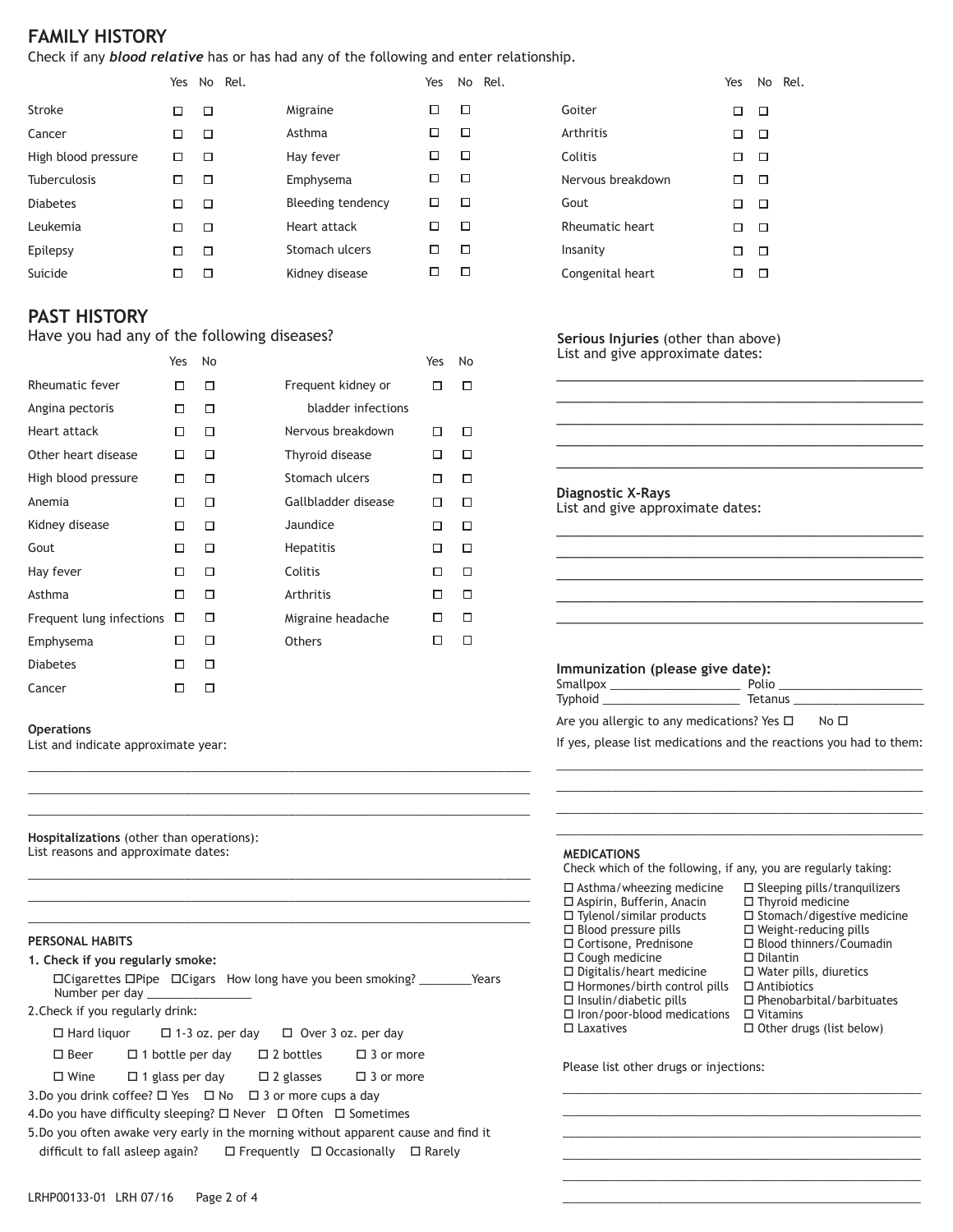| <b>OCCUPATIONAL:</b>                                                                         | Yes    |
|----------------------------------------------------------------------------------------------|--------|
| Are you presently unemployed?                                                                | □      |
| Are you dissatisfied with your present type of work?                                         | □      |
| Does your work involve unusual work, exposure to dust, noise,<br>radioactivity, etc?         | □      |
| Do you have more than one job?                                                               | ◻      |
| Do you work more than 60 hours a week?                                                       | ◻      |
| Do you get along poorly with your fellow employees and/or<br>supervisors?                    | ◻      |
| Are you unable to perform any work because of a disability?<br>Are you retired?              | □<br>□ |
| If retired, have you had difficulty adjusting to retirement?                                 | □      |
| If a housewife, do you find your housework difficult?                                        | □      |
| If a housewife, are you unhappy with your housework?                                         | □      |
| <b>MARITAL/FAMILY:</b>                                                                       |        |
| Have you been married more than one time?                                                    | □      |
| Has there been a recent change in your marital status?                                       | □      |
| Does your age and spouse's age differ by more than 10 years?                                 | □      |
| Are there any problems with your married life?                                               | □      |
| Do you have any sex problems?                                                                | □      |
| If a widow or widower, have you had difficulty adjusting to your<br>spouse's death?          | □      |
| Do you have any serious problems with your children?                                         | □      |
| Is your present home life causing unhappiness?                                               | □      |
| Have there been any deaths in your family or among close friends<br>in the past year or two? | ◻      |
| Does anyone in your family have a serious illness or disability?                             | □      |
| Does anyone in your family have a drug or alcohol problem?                                   | □      |
| <b>SOCIAL HISTORY:</b>                                                                       |        |
| Have you recently lived or traveled outside the U.S.?                                        | □      |
| Did you not complete a high school education?                                                | □      |
| Did you not attend and/or complete college?                                                  | □      |
| Were you rejected from military service?                                                     | □      |
| Have you ever been rejected for life or health insurance or had to<br>pay an extra premium?  | □      |
| Do you eat less than three meals a day?                                                      | □      |
| Do you have special food customs or restrictions?                                            | п      |
| Have you ever been treated for a drinking problem?                                           | □      |
| Do you excerise less than three times a week?                                                | □      |
| Do you not have a hobby or hobbies?                                                          | ◻      |
| Are you active in political, community, or church activities?                                | □      |

### Please identify your hobby or hobbies:

\_\_\_\_\_\_\_\_\_\_\_\_\_\_\_\_\_\_\_\_\_\_\_\_\_\_\_\_\_\_\_\_\_\_\_\_\_\_ \_\_\_\_\_\_\_\_\_\_\_\_\_\_\_\_\_\_\_\_\_\_\_\_\_\_\_\_\_\_\_\_\_\_\_\_\_\_ \_\_\_\_\_\_\_\_\_\_\_\_\_\_\_\_\_\_\_\_\_\_\_\_\_\_\_\_\_\_\_\_\_\_\_\_\_\_ \_\_\_\_\_\_\_\_\_\_\_\_\_\_\_\_\_\_\_\_\_\_\_\_\_\_\_\_\_\_\_\_\_\_\_\_\_\_ \_\_\_\_\_\_\_\_\_\_\_\_\_\_\_\_\_\_\_\_\_\_\_\_\_\_\_\_\_\_\_\_\_\_\_\_\_\_ \_\_\_\_\_\_\_\_\_\_\_\_\_\_\_\_\_\_\_\_\_\_\_\_\_\_\_\_\_\_\_\_\_\_\_\_\_\_ \_\_\_\_\_\_\_\_\_\_\_\_\_\_\_\_\_\_\_\_\_\_\_\_\_\_\_\_\_\_\_\_\_\_\_\_\_\_

| □      |                                                                     | Yes    | No     |
|--------|---------------------------------------------------------------------|--------|--------|
| □      | A. General                                                          |        |        |
| □      | Do you worry a lot about your health?                               | □      | □      |
|        | Do you usually feel tired or worn out?                              | □      | ◻      |
| □      | Do you feel depressed a lot of the time?                            | □      | □      |
| □      | Have you recently noticed that heat or warm weather bothers you?    | □      | □      |
| □      | Have you recently been drinking more water or fluids?               | □      | □      |
|        | Has there been any unusual weight gain or loss recently?            | □      | □      |
| □      |                                                                     |        |        |
| □      | <b>B.</b> Skin                                                      |        |        |
| □      | Have you noticed:                                                   |        |        |
| □      | any change in the color of your skin?                               | □      | □      |
| □      | any skin rashes or itching?                                         | □      | □      |
|        | unusually dry skin?                                                 | □      | □      |
|        | any growth on your skin that bothers you?                           | □      | □      |
| □      | any sores or wounds that do not heal?                               | □      | □      |
| □<br>□ | any change in color or size of warts?                               | □      | □      |
| □      | C. Eyes                                                             |        |        |
| $\Box$ | Do you:                                                             |        |        |
| □      | have pain in your eyes?                                             | □      | □      |
|        | have glaucoma?                                                      | □      | □      |
| □      | have blurry vision?                                                 | □      | □      |
| □      | see halos around lights?                                            | □      | □      |
| □      | have a change in your vision?                                       | □      | □      |
| □      |                                                                     |        |        |
| □      | D. ENT                                                              |        |        |
|        | Do you have:                                                        |        |        |
|        | any trouble hearing?                                                | □      | □      |
| □      | ringing or buzzing in your ears?                                    | □      | ◻      |
| □      | earaches or discharge from your ears?<br>a lot of nasal stuffiness? | □      | □      |
| □      | drainage down the back of your throat?                              | □      | □      |
| □      | frequent or severe nosebleeds?                                      | □      | □      |
| □      | persistent hoarseness?                                              | □      | ◻      |
|        | a lump in your throat?                                              | □<br>□ | □<br>□ |
| □      | a sore tongue or mouth?                                             | □      | □      |
| □      | bleeding gums?                                                      |        |        |
| □      |                                                                     | □      | $\Box$ |
| $\Box$ | E. Respiratory                                                      |        |        |
| $\Box$ | Do you have:                                                        |        |        |
| $\Box$ | frequent chest colds?                                               | □      | □      |
|        | a constant or bothersome cough?                                     | □      | □      |
|        | coughing of blood?                                                  | □      | □      |
|        | sputum or phlegm between colds?                                     | □      | □      |
|        | difficulty breathing?                                               | □      | □      |
|        | Have you noticed any wheezing or whistling in your chest?           | □      | □      |
|        |                                                                     |        |        |

\_\_\_\_\_\_\_\_\_\_\_\_\_\_\_\_\_\_\_\_\_\_\_\_\_\_\_\_\_\_\_\_\_\_\_\_\_\_\_\_\_\_\_\_\_ \_\_\_\_\_\_\_\_\_\_\_\_\_\_\_\_\_\_\_\_\_\_\_\_\_\_\_\_\_\_\_\_\_\_\_\_\_\_\_\_\_\_\_\_\_ \_\_\_\_\_\_\_\_\_\_\_\_\_\_\_\_\_\_\_\_\_\_\_\_\_\_\_\_\_\_\_\_\_\_\_\_\_\_\_\_\_\_\_\_\_ \_\_\_\_\_\_\_\_\_\_\_\_\_\_\_\_\_\_\_\_\_\_\_\_\_\_\_\_\_\_\_\_\_\_\_\_\_\_\_\_\_\_\_\_\_ \_\_\_\_\_\_\_\_\_\_\_\_\_\_\_\_\_\_\_\_\_\_\_\_\_\_\_\_\_\_\_\_\_\_\_\_\_\_\_\_\_\_\_\_\_ \_\_\_\_\_\_\_\_\_\_\_\_\_\_\_\_\_\_\_\_\_\_\_\_\_\_\_\_\_\_\_\_\_\_\_\_\_\_\_\_\_\_\_\_\_ \_\_\_\_\_\_\_\_\_\_\_\_\_\_\_\_\_\_\_\_\_\_\_\_\_\_\_\_\_\_\_\_\_\_\_\_\_\_\_\_\_\_\_\_\_

# Additional Comments: